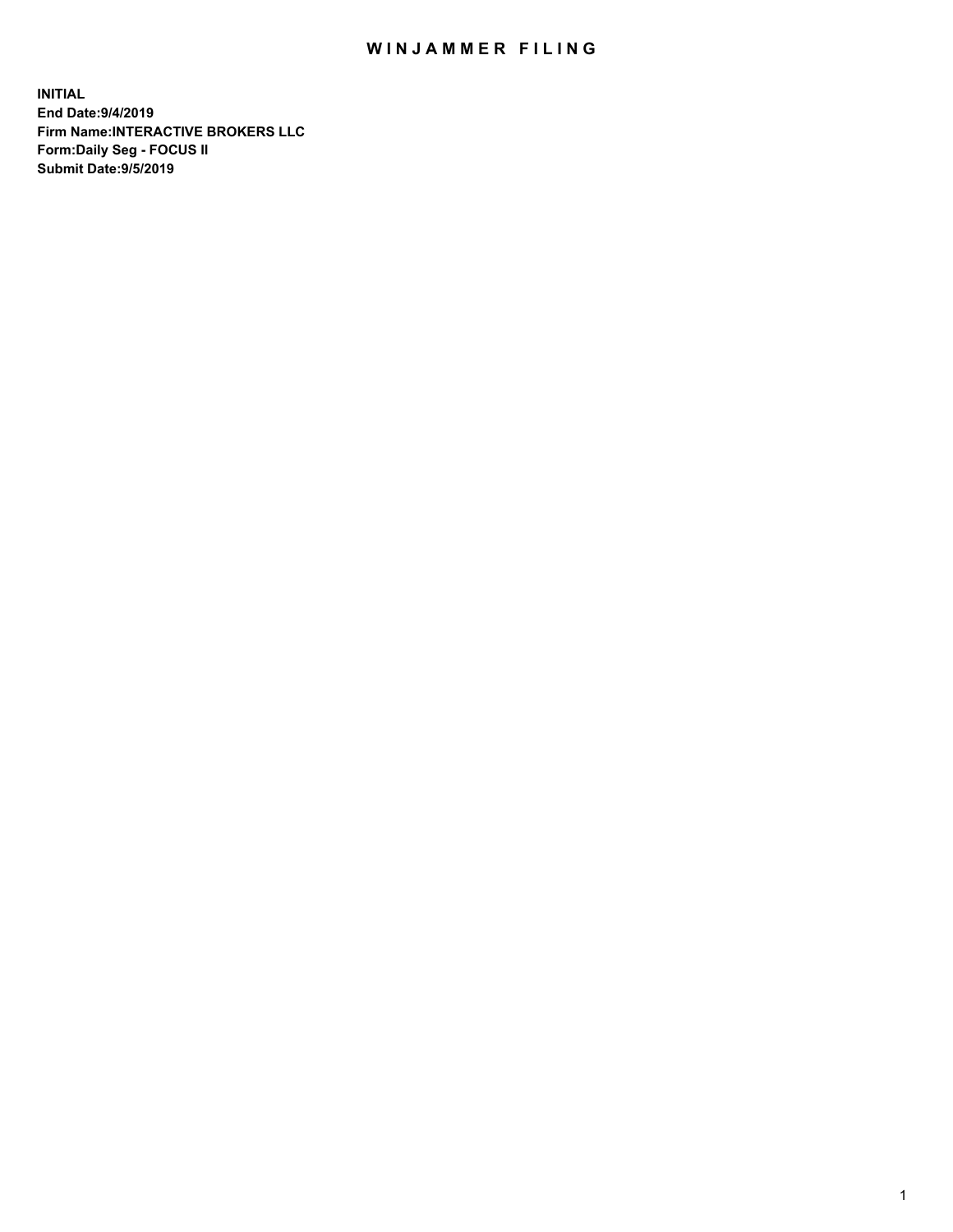**INITIAL End Date:9/4/2019 Firm Name:INTERACTIVE BROKERS LLC Form:Daily Seg - FOCUS II Submit Date:9/5/2019 Daily Segregation - Cover Page**

| Name of Company                                                                                                                                                                                                                                                                                                                | <b>INTERACTIVE BROKERS LLC</b>                                                      |
|--------------------------------------------------------------------------------------------------------------------------------------------------------------------------------------------------------------------------------------------------------------------------------------------------------------------------------|-------------------------------------------------------------------------------------|
| <b>Contact Name</b>                                                                                                                                                                                                                                                                                                            | James Menicucci                                                                     |
| <b>Contact Phone Number</b>                                                                                                                                                                                                                                                                                                    | 203-618-8085                                                                        |
| <b>Contact Email Address</b>                                                                                                                                                                                                                                                                                                   | jmenicucci@interactivebrokers.c<br>om                                               |
| FCM's Customer Segregated Funds Residual Interest Target (choose one):<br>a. Minimum dollar amount: ; or<br>b. Minimum percentage of customer segregated funds required:% ; or<br>c. Dollar amount range between: and; or<br>d. Percentage range of customer segregated funds required between:% and%.                         | $\overline{\mathbf{0}}$<br>$\overline{\mathbf{0}}$<br>155,000,000 245,000,000<br>00 |
| FCM's Customer Secured Amount Funds Residual Interest Target (choose one):<br>a. Minimum dollar amount: ; or<br>b. Minimum percentage of customer secured funds required:% ; or<br>c. Dollar amount range between: and; or<br>d. Percentage range of customer secured funds required between:% and%.                           | $\overline{\mathbf{0}}$<br>$\pmb{0}$<br>80,000,000 120,000,000<br>00                |
| FCM's Cleared Swaps Customer Collateral Residual Interest Target (choose one):<br>a. Minimum dollar amount: ; or<br>b. Minimum percentage of cleared swaps customer collateral required:% ; or<br>c. Dollar amount range between: and; or<br>d. Percentage range of cleared swaps customer collateral required between:% and%. | $\overline{\mathbf{0}}$<br>$\underline{\mathbf{0}}$<br>0 <sub>0</sub><br>00         |

Attach supporting documents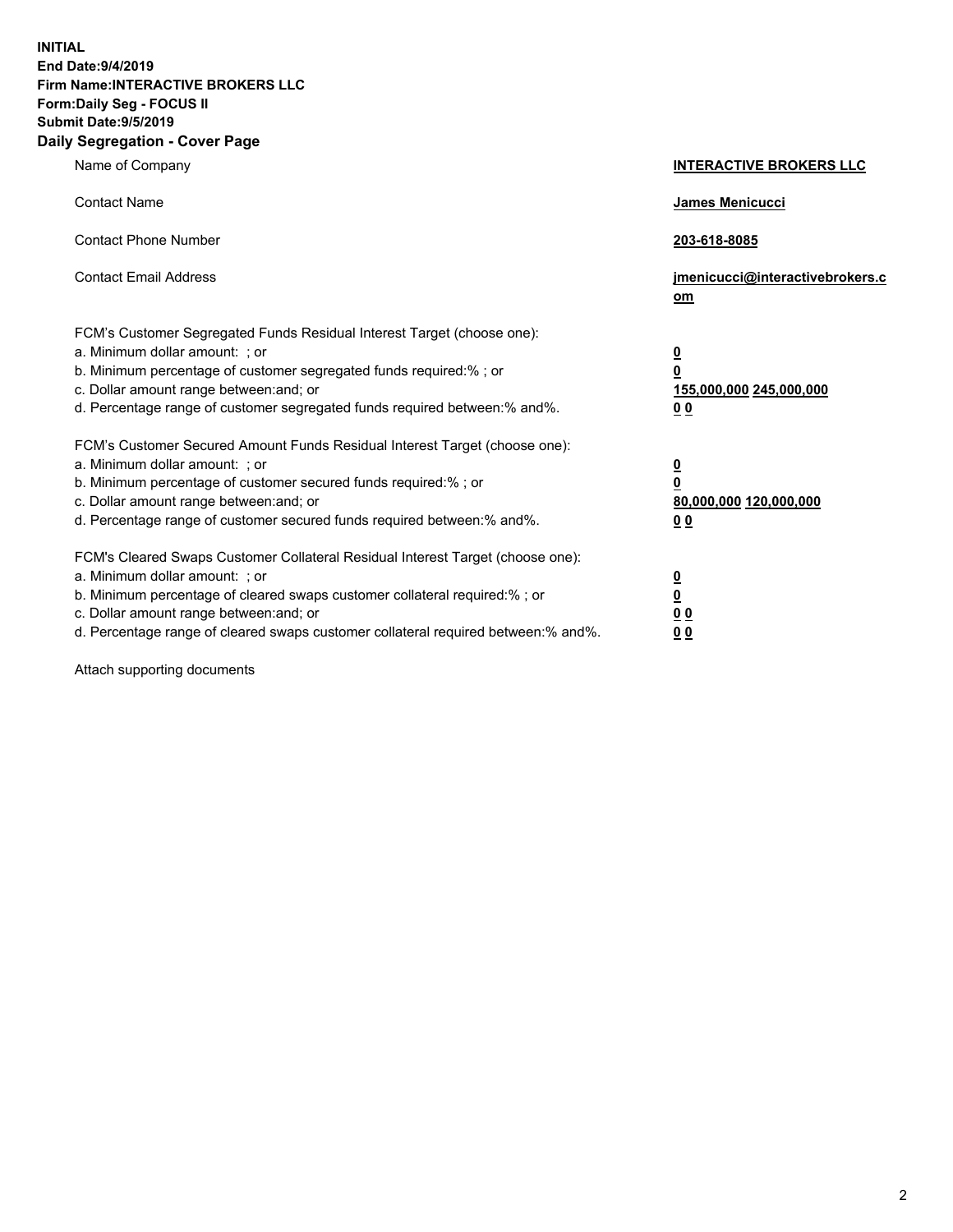## **INITIAL End Date:9/4/2019 Firm Name:INTERACTIVE BROKERS LLC Form:Daily Seg - FOCUS II Submit Date:9/5/2019 Daily Segregation - Secured Amounts**

|                | Dany Ocgregation - Oceaned Anioante                                                               |                                                      |
|----------------|---------------------------------------------------------------------------------------------------|------------------------------------------------------|
|                | Foreign Futures and Foreign Options Secured Amounts                                               |                                                      |
|                | Amount required to be set aside pursuant to law, rule or regulation of a foreign                  | $0$ [7305]                                           |
|                | government or a rule of a self-regulatory organization authorized thereunder                      |                                                      |
| $\mathbf{1}$ . | Net ledger balance - Foreign Futures and Foreign Option Trading - All Customers                   |                                                      |
|                | A. Cash                                                                                           | 496,207,959 [7315]                                   |
|                | B. Securities (at market)                                                                         | $0$ [7317]                                           |
| 2.             | Net unrealized profit (loss) in open futures contracts traded on a foreign board of trade         | 11,469,296 [7325]                                    |
| 3.             | Exchange traded options                                                                           |                                                      |
|                | a. Market value of open option contracts purchased on a foreign board of trade                    | 40,953 [7335]                                        |
|                | b. Market value of open contracts granted (sold) on a foreign board of trade                      | -32,448 [7337]                                       |
| 4.             | Net equity (deficit) (add lines 1. 2. and 3.)                                                     | 507,685,760 [7345]                                   |
| 5.             | Account liquidating to a deficit and account with a debit balances - gross amount                 | 12,003 [7351]                                        |
|                | Less: amount offset by customer owned securities                                                  | 0 [7352] 12,003 [7354]                               |
| 6.             | Amount required to be set aside as the secured amount - Net Liquidating Equity                    | 507,697,763 [7355]                                   |
|                | Method (add lines 4 and 5)                                                                        |                                                      |
| 7.             | Greater of amount required to be set aside pursuant to foreign jurisdiction (above) or line<br>6. | 507,697,763 [7360]                                   |
|                | FUNDS DEPOSITED IN SEPARATE REGULATION 30.7 ACCOUNTS                                              |                                                      |
| $\mathbf{1}$ . | Cash in banks                                                                                     |                                                      |
|                | A. Banks located in the United States                                                             | 81,371,875 [7500]                                    |
|                | B. Other banks qualified under Regulation 30.7                                                    | 0 [7520] 81,371,875 [7530]                           |
| 2.             | Securities                                                                                        |                                                      |
|                | A. In safekeeping with banks located in the United States                                         | 462,347,725 [7540]                                   |
|                | B. In safekeeping with other banks qualified under Regulation 30.7                                | 0 [7560] 462,347,725 [7570]                          |
| 3.             | Equities with registered futures commission merchants                                             |                                                      |
|                | A. Cash                                                                                           | $0$ [7580]                                           |
|                | <b>B.</b> Securities                                                                              | $0$ [7590]                                           |
|                | C. Unrealized gain (loss) on open futures contracts                                               | $0$ [7600]                                           |
|                | D. Value of long option contracts                                                                 | $0$ [7610]                                           |
|                | E. Value of short option contracts                                                                | 0 [7615] 0 [7620]                                    |
| 4.             | Amounts held by clearing organizations of foreign boards of trade                                 |                                                      |
|                | A. Cash                                                                                           | $0$ [7640]                                           |
|                | <b>B.</b> Securities                                                                              | $0$ [7650]                                           |
|                | C. Amount due to (from) clearing organization - daily variation                                   | $0$ [7660]                                           |
|                | D. Value of long option contracts                                                                 | $0$ [7670]                                           |
|                | E. Value of short option contracts                                                                | 0 [7675] 0 [7680]                                    |
| 5.             | Amounts held by members of foreign boards of trade                                                |                                                      |
|                | A. Cash                                                                                           | 72,309,682 [7700]                                    |
|                | <b>B.</b> Securities                                                                              | $0$ [7710]                                           |
|                | C. Unrealized gain (loss) on open futures contracts                                               | 10,163,177 [7720]                                    |
|                | D. Value of long option contracts                                                                 | 40,953 [7730]                                        |
|                | E. Value of short option contracts                                                                | <mark>-32,448</mark> [7735] <b>82,481,364</b> [7740] |
| 6.             | Amounts with other depositories designated by a foreign board of trade                            | 0 [7760]                                             |
| 7.             | Segregated funds on hand                                                                          | $0$ [7765]                                           |
| 8.             | Total funds in separate section 30.7 accounts                                                     | 626,200,964 [7770]                                   |
| 9.             | Excess (deficiency) Set Aside for Secured Amount (subtract line 7 Secured Statement               | 118,503,201 [7380]                                   |
|                | Page 1 from Line 8)                                                                               |                                                      |
| 10.            | Management Target Amount for Excess funds in separate section 30.7 accounts                       | 80,000,000 [7780]                                    |
| 11.            | Excess (deficiency) funds in separate 30.7 accounts over (under) Management Target                | 38,503,201 [7785]                                    |
|                |                                                                                                   |                                                      |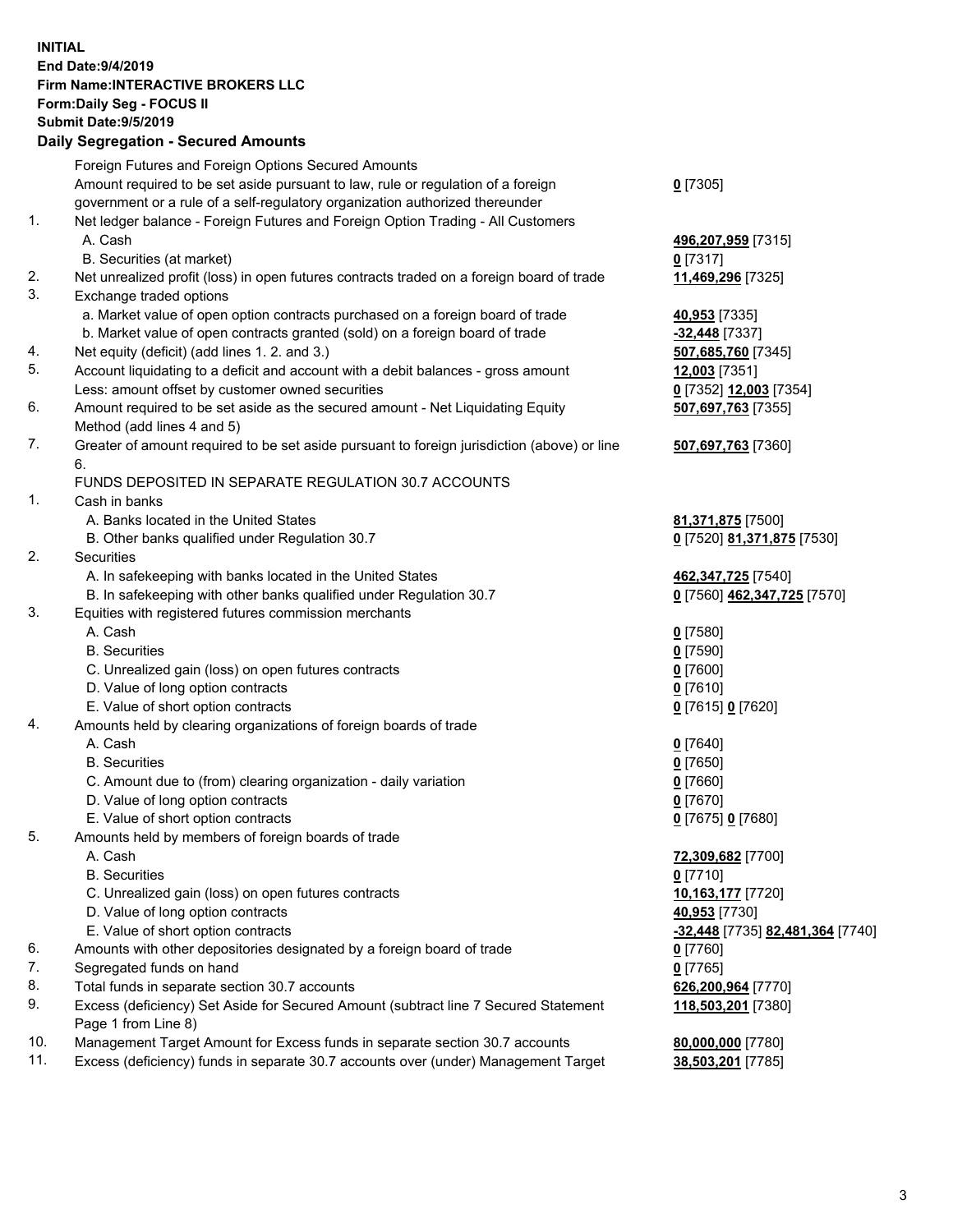|     | <b>INITIAL</b>                                                                      |                           |
|-----|-------------------------------------------------------------------------------------|---------------------------|
|     | End Date: 9/4/2019                                                                  |                           |
|     | <b>Firm Name: INTERACTIVE BROKERS LLC</b>                                           |                           |
|     | Form: Daily Seg - FOCUS II                                                          |                           |
|     | <b>Submit Date: 9/5/2019</b>                                                        |                           |
|     | Daily Segregation - Segregation Statement                                           |                           |
|     | SEGREGATION REQUIREMENTS (Section 4d(2) of the CEAct)                               |                           |
| 1.  | Net ledger balance                                                                  |                           |
|     | A. Cash                                                                             | 4,163,272,683 [7010]      |
|     | B. Securities (at market)                                                           | $0$ [7020]                |
| 2.  | Net unrealized profit (loss) in open futures contracts traded on a contract market  | 25,474,522 [7030]         |
| 3.  | Exchange traded options                                                             |                           |
|     | A. Add market value of open option contracts purchased on a contract market         | 277,833,802 [7032]        |
|     | B. Deduct market value of open option contracts granted (sold) on a contract market | -260,275,424 [7033]       |
| 4.  | Net equity (deficit) (add lines 1, 2 and 3)                                         | 4,206,305,583 [7040]      |
| 5.  | Accounts liquidating to a deficit and accounts with                                 |                           |
|     | debit balances - gross amount                                                       | 1,224,924 [7045]          |
|     | Less: amount offset by customer securities                                          | 0 [7047] 1,224,924 [7050] |
| 6.  | Amount required to be segregated (add lines 4 and 5)                                | 4,207,530,507 [7060]      |
|     | FUNDS IN SEGREGATED ACCOUNTS                                                        |                           |
| 7.  | Deposited in segregated funds bank accounts                                         |                           |
|     | A. Cash                                                                             | 1,065,398,691 [7070]      |
|     | B. Securities representing investments of customers' funds (at market)              | 1,987,227,500 [7080]      |
|     | C. Securities held for particular customers or option customers in lieu of cash (at | $0$ [7090]                |
|     | market)                                                                             |                           |
| 8.  | Margins on deposit with derivatives clearing organizations of contract markets      |                           |
|     | A. Cash                                                                             | 3,733,736 [7100]          |
|     | B. Securities representing investments of customers' funds (at market)              | 1,339,559,920 [7110]      |
|     | C. Securities held for particular customers or option customers in lieu of cash (at | $0$ [7120]                |
|     | market)                                                                             |                           |
| 9.  | Net settlement from (to) derivatives clearing organizations of contract markets     | 14,528,217 [7130]         |
| 10. | Exchange traded options                                                             |                           |
|     | A. Value of open long option contracts                                              | 277,892,647 [7132]        |
| 11. | B. Value of open short option contracts                                             | -260,465,327 [7133]       |
|     | Net equities with other FCMs<br>A. Net liquidating equity                           |                           |
|     | B. Securities representing investments of customers' funds (at market)              | $0$ [7140]<br>$0$ [7160]  |
|     | C. Securities held for particular customers or option customers in lieu of cash (at | 0 <sup>[7170]</sup>       |
|     | market)                                                                             |                           |
| 12. | Segregated funds on hand                                                            | $0$ [7150]                |
| 13. | Total amount in segregation (add lines 7 through 12)                                | 4,427,875,384 [7180]      |
| 14. | Excess (deficiency) funds in segregation (subtract line 6 from line 13)             | 220, 344, 877 [7190]      |
| 15. | Management Target Amount for Excess funds in segregation                            | 155,000,000 [7194]        |
| 16. | Excess (deficiency) funds in segregation over (under) Management Target Amount      | 65,344,877 [7198]         |

Excess